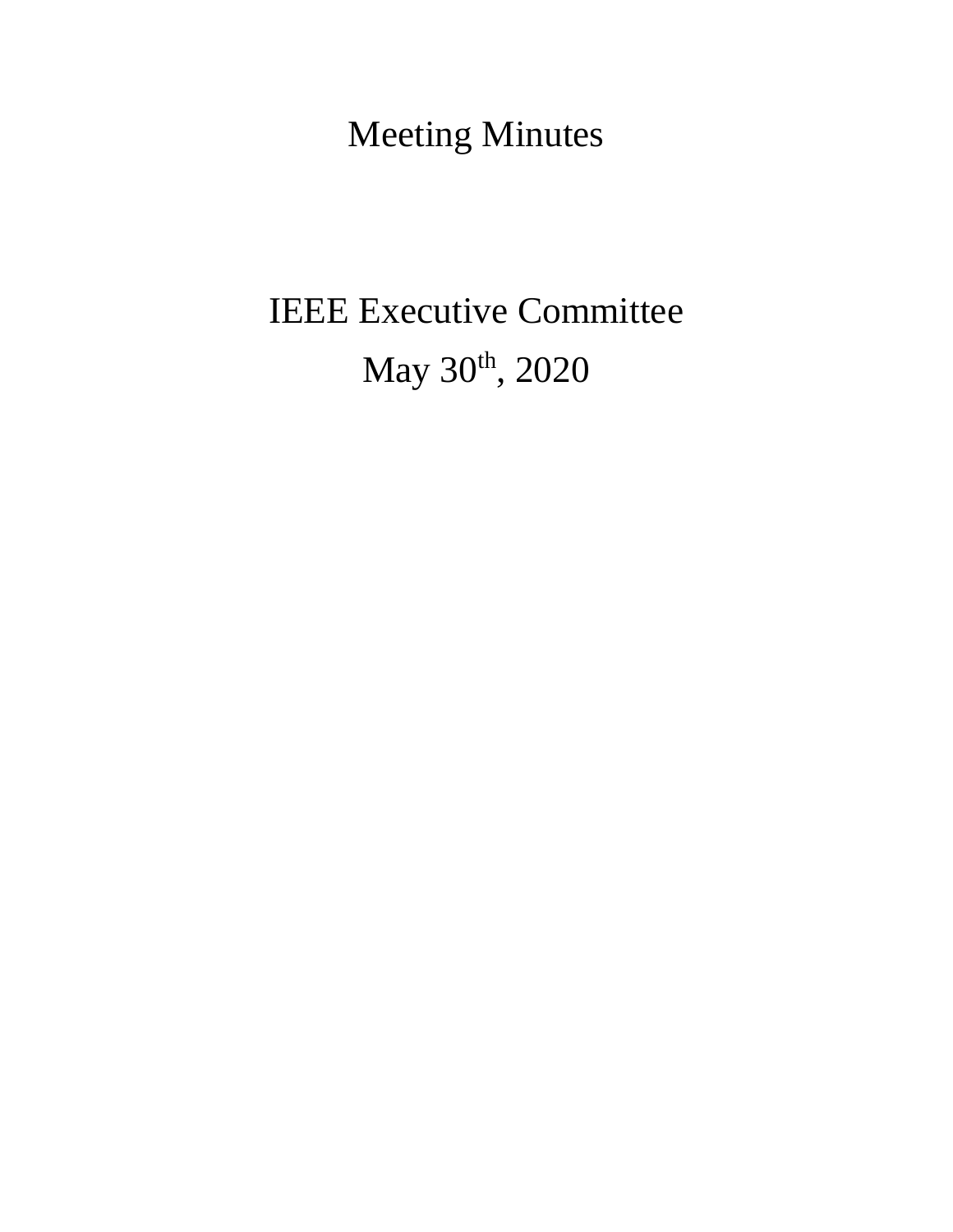

University of Saskatchewan IEEE Student Branch Meeting minutes for May 30, 2020 Page **2** of **5**

### **1. CALL MEETING TO ORDER**

Motion: Braeden Second: Austin

# **2. CALL FOR QUORUM**

| <b>ABSENT</b> | <b>PRESENT</b> | <b>POSITION</b>                   | <b>MEMBER</b>                 | <b>SIGNATURES</b> |
|---------------|----------------|-----------------------------------|-------------------------------|-------------------|
|               | X              | Chair*                            | Alexandria Shields<br>(Lexie) |                   |
|               | X              | Vice Chair*                       | Jonathan Tu                   |                   |
|               | X              | Finance Director*                 | Rafeh Khan                    |                   |
| X             |                | Academic Director*                | Devin Ramaswami               |                   |
|               |                | Social Director*                  | N/A                           |                   |
|               | X              | <b>Public Relations Director*</b> | <b>Austin Grismer</b>         |                   |
|               | X              | McNaughton Director*              | Braeden Leisler               |                   |
|               |                | <b>Illumination Director*</b>     | N/A                           |                   |
|               |                | Community Outreach Director*      | N/A                           |                   |
|               | X              | Grad. Banquet Director*           | <b>Riley Stevenson</b>        |                   |
|               |                | <b>Robotics Coordinator</b>       | N/A                           |                   |
|               |                | Grad. Student Rep.                | N/A                           |                   |
|               |                | Second Year Rep.                  | N/A                           |                   |
|               |                | Third Year Rep.                   | N/A                           |                   |
|               |                | Fourth Year Rep.                  | N/A                           |                   |

\* Indicates Officer positions entitled to vote and compose the "Executive Committee".

Executive Meetings are only to be attended by Executive members, the Class Representative Committee and any non-Executive individual(s) invited by the Branch Chair for official purposes (Constitution Article 9, Section 2).

Quorum for any Executive meeting is two-thirds of the Executive. No motions can be passed without quorum. With quorum, all motions may be passed by simple majority vote (Constitution Article 9, Section 4).

# **3.** Accept meeting minutes from last meeting

Motion: Braeden Result: Passed Against: 0 Abstain: 0 For: 6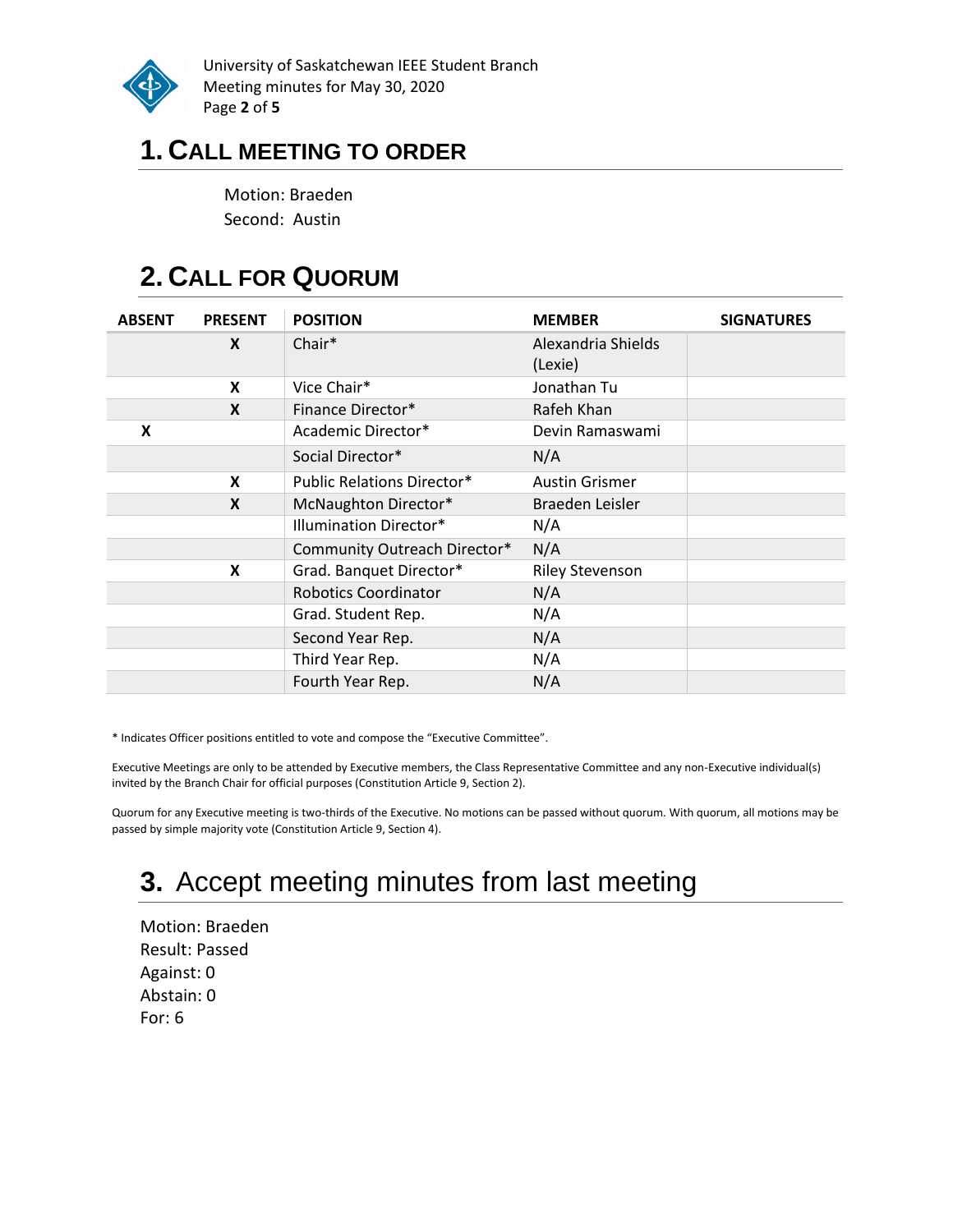

# 4.1. Executive Items

#### **Chair**

- Will get the cheque book from Illumination
- NSS wants update about grad
- Ratified on the SESS board of directors
- Sent NSS an update about events they funded

#### Vice Chair

■ Nothing to report

#### Financial Director

■ Nothing to report

#### Academic Director

■ Not Present

#### Social Director

■ Not Present

#### Public Relations Director

■ Nothing to report

#### McNaughton Director

■ Nothing to report

#### Illumination Director

■ Not Present

#### Community Outreach Director

■ Not Present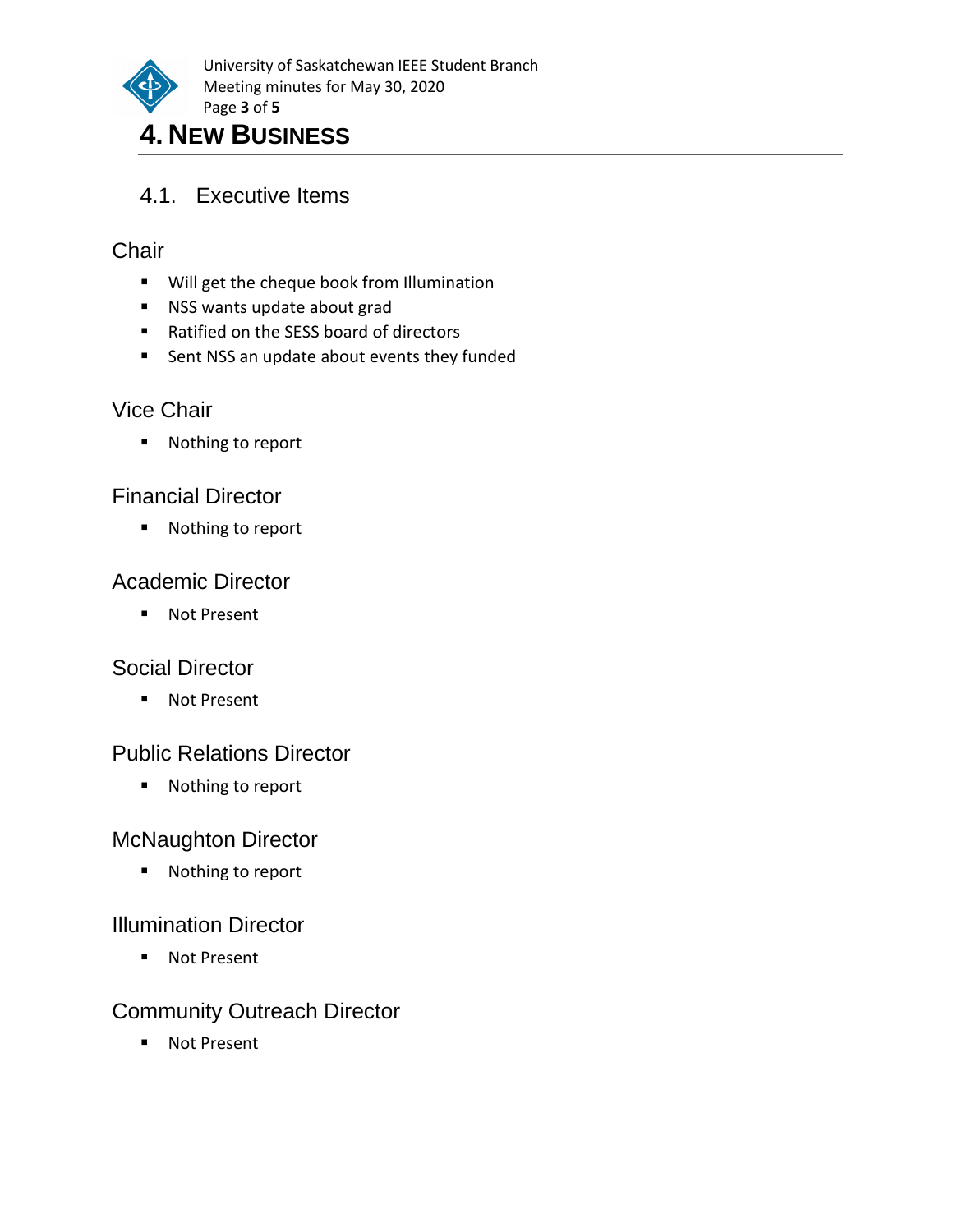

University of Saskatchewan IEEE Student Branch Meeting minutes for May 30, 2020 Page **4** of **5**

#### Graduation Banquet Director

■ Nothing to report

# **SPECIAL COMMITTEE ITEMS**

#### Robotics Coordinator

• Not Present.

# **STUDENT REPRESENTATIVE COMMITTEE ITEMS**

#### Graduate Student Representative

■ Nothing to Report.

#### Second Year Representative

■ Nothing to Report.

#### Third Year Representative

■ Nothing to Report.

#### Fourth Year Representative

■ Nothing to Report.

# **5. DISCUSSION**

- Figure out how to connect with the community
- Will continue to have monthly meetings

# **CLOSING**

1. **Call meeting to close**

Motion: Austin Result: Passed Against:0 Abstain: 0 For: 6

2. **Next meeting scheduled for**